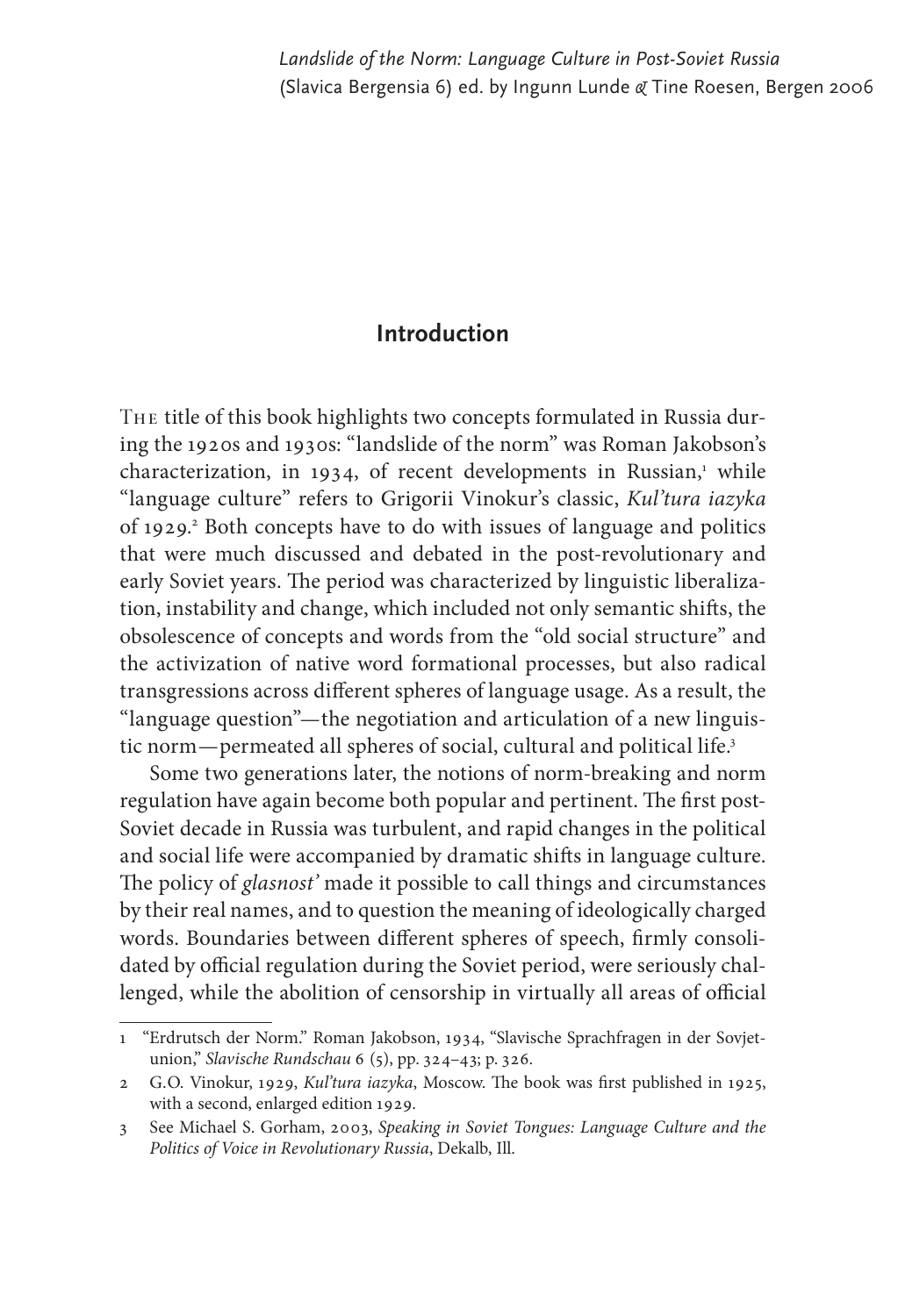language usage led to a stylistic and lexical diversity unheard of before. In public speaking a transition took place from a predominantly written linguistic culture with strict norms overseen by state control to a culture open to spontaneous speech and verbal unpredictability. Also, post-*pere*stroika Russian has experienced a strong influx of new loanwords, above all of Anglo-American origin, accompanied by a dissemination of "internal" loans from various nonstandard varieties of Russian, such as jargon, slang, or vulgar language (*mat*).

The manifestations of this potent "landslide of the norm" met with various reactions. During *perestroika* and the early post-Soviet years, the linguistic situation was largely welcomed as reflecting society's newly won freedom and was responded to with a general celebration of verbal diversity and spontaneous speech. However, as the rigorous probing of the limits of acceptable language escalated, voices calling for the articulation of a new norm gradually became more audible. Towards the end of the 1990s, issues of language legislation and regulation began to dominate the discussions of language culture, with purist tendencies coming to the fore. Language culture is understood in this context more as *language cultivation*, with a clear didactic agenda, grounded in an elitist view of the standard language as the only acceptable norm.

In this book, we apply a more flexible understanding of language culture.4 Inspired by Vinokur, we see the concept as encompassing all the linguistic practices of a society. Vinokur insists on seeing language as a cultural product, and while his own agenda is clearly both edificatory and elitist, his invitation to undertake a parallel investigation of linguistic and literary development would appear to be productive for a broad analysis of Russian language culture today.

From this expanded perspective we wish, furthermore, to explore the parallel development of language and literature as a *dynamic relationship*: the "landslide of the norm" itself expresses a linguistic turbulence which stimulates a range of responses in the linguo-cultural practices of the society in question. At the same time, these domains of human communication themselves shape and transform the changing linguistic environment.

<sup>4</sup> In her contribution to the present book, Lara Ryazanova-Clarke prefers the term "linguistic culture" to "language culture," in line with Harold Schiffman, 1996, *Linguistic Culture and Language Policy*, London.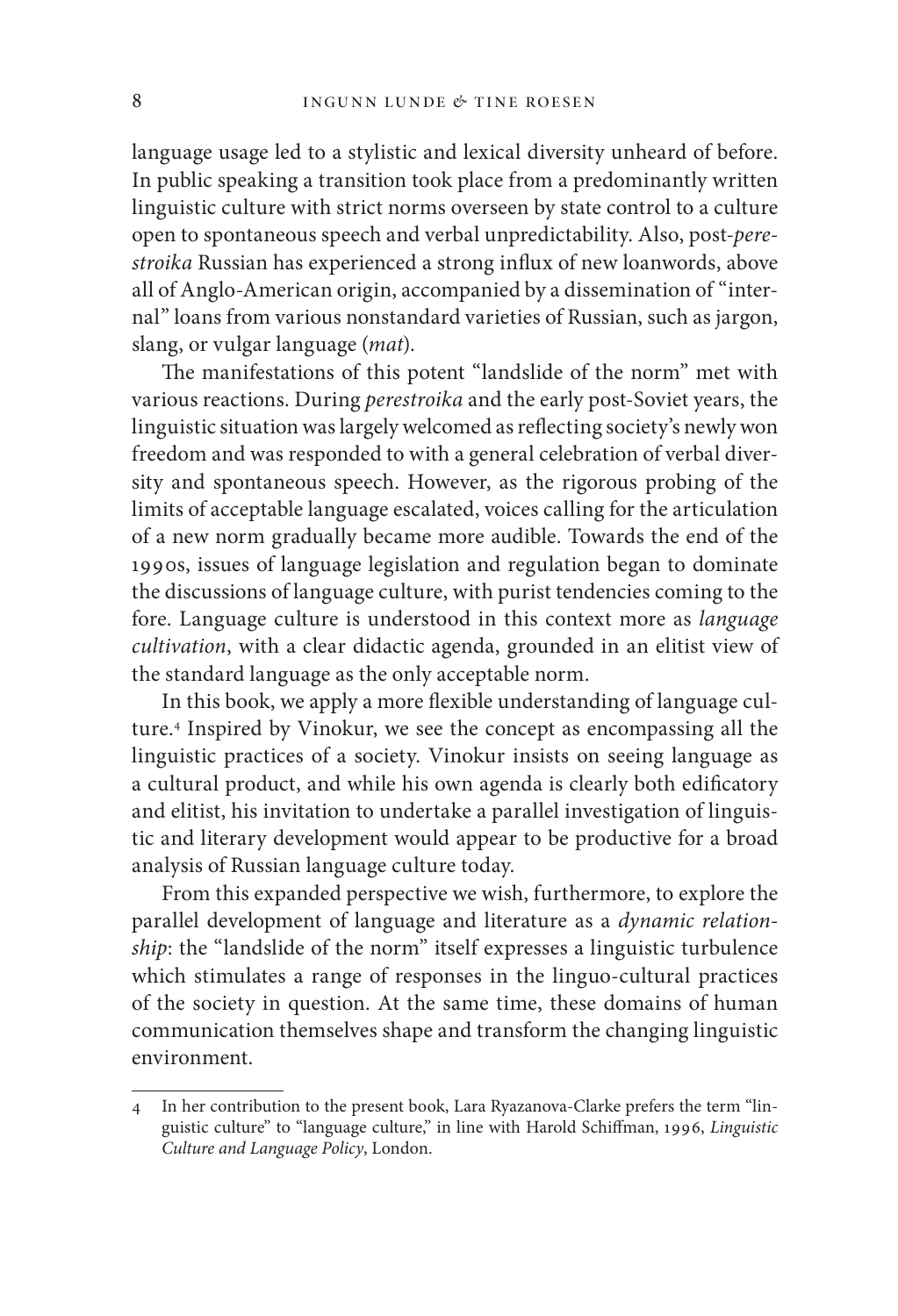## introduction 9

Much has already been written on the linguistic development of Russian after *perestroika*.<sup>5</sup> The majority of these studies focus, not unexpectedly, on the language of advertising, politics, and in particular the mass media. Also, the nonstandard varieties of Russian, such as youth slang, vulgar language or various jargons, have become important fields of sociolinguistic and lexicographical research today. Literary scholars, in turn, have studied the trends and tendencies in contemporary literature from a variety of perspectives, for example, postmodernist aesthetics, socioliterary contexts, or the rise of mass literature.<sup>6</sup>

At the same time, a combination of linguistic and literary approaches is a rarity.7 Literary texts are seldom considered as an arena for linguis-

5 Cf., among others, A. D. Dulichenko, 1994, *Russkii iazyk kontsa x x stoletiia* (Slavistische Beiträge 317), Munich; V. G. Kostomarov, 1994, *Iazykovoi vkus epokhi*, Moscow; Lew Zybatow, 1995, *Russisch im Wandel: Die russische Sprache seit der Perestrojka* (Slavistische Veröffentlichungen 80), Wiesbaden; E.A. Zemskaia, ed. 1996, Russkii ia*zyk kontsa x x stoletiia* (*1985–1995*), Moscow; V. N. Shaposhnikov, 1998, *Russkaia rech' 1990-kh: Sovremennaia Rossiia v iazykovom otobrazhenii*, Moscow; Larissa Ryazanova-Clarke & Terence Wade, 1999, *The Russian Language Today*, London & New York; Lew Zybatow, ed. 2000, *Sprachwandel in der Slavia: Die slavischen Sprachen an der Schwelle zum 21. Jahrhundert*, 2 vols., Frankfurt am Main; Joern-Martin Becker, 2001, *Semantische Variabilität der russischen politischen Lexik im zwanzigsten Jahrhundert*, Munich; L.P. Krysin, ed. 2000, 2003, 2004, *Russkii iazyk segodnia*, vols. 1-3, Moscow. The main concern of most linguistic studies of modern Russian is the lexicon of the language. Zybatow, 1995, focusing on pragmatic aspects of language change and, in particular, on the changes within text-types ("Textsortenwandel") and communicative patterns of behaviour ("kommunikative Handlungsmuster"), is an exception in this respect.

- 6 Cf., for instance, Jochen-Ulrich Peters *&* German Ritz, eds. 1996, *Enttabuisierung: Essays zur russischen und polnischen Gegenwartsliteratur*, Bern; Mikhail Epstein, Aleksandr Genis *&* Slobodanka Vladiv-Glover, 1999, *Russian Postmodernism: New Perspectives on Post-Soviet Culture*, Providence, R. I.; Mark Lipovetsky, 1999, *Russian Postmodernist Fiction: Dialogue with Chaos*, Armonk, N.Y.; N. L. Leiderman *&* M. N. Lipovetskii, 2001, *Sovremennaia russkaia literatura*: *Novyi uchebnik po literature v 3-kh knigakh,* vol. 3: *V kontse veka* (*1986–1990-e gody*), Moscow; I. S. Skoropanova, 2002, *Russkaia postmodernistskaia literatura: Novaia fi losofi ia, novyi iazyk*, St Petersburg; M. V. Tlostanova, 2004, *Postsovetskaia literatura i estetika transkul'turatsii: Zhit' nikogda, pisat' niotkuda*, Moscow; O.V. Bogdanova, 2004, *Postmodernizm v kontekste sovremennoi russkoi literatury* (*60–90-e gody x x veka–nachalo xxi veka*), St Petersburg; Mikhail Epshtein, 2005, *Postmodern v russkoi literature*, Moscow; Stephen Lovell *&* Birgit Menzel, eds. 2005, *Reading for Entertainment in Contemporary Russia: Post-Soviet Popular Literature in Historical Perspective*, Bochum.
- 7 Rare examples are Liudmila Zubova, 2000, *Sovremennaia russkaia poeziia v kontekste istorii iazyka,* Moscow, a number of articles in N. A. Fateeva, ed. 2004, *Poetika iskanii, ili Poisk poetiki: Materialy konferentsii-festivalia 'Poeticheskii iazyk rubezha x x–xxi vekov i sovremennye literaturnye strategii'* (*Institut russkogo iazyka im. V.V. Vino gradova ran, Moskva, 16–19 maia 2003 g.*), Moscow, and in Krysin, ed. 2000, 2003, 2004.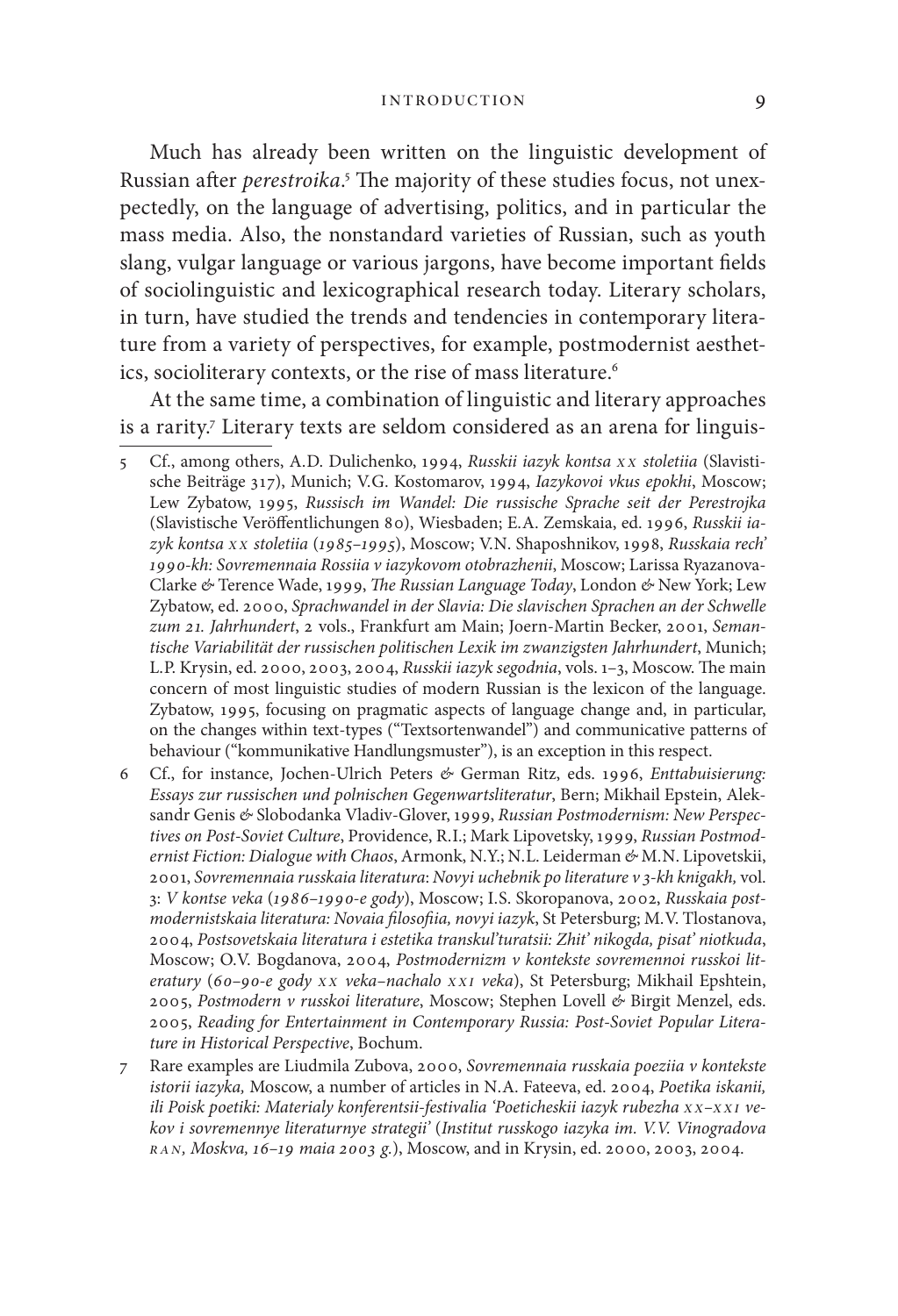tic negotiation or for reflection on the contemporary linguistic situation. Against this background, the main idea behind the research project "Landslide of the Norm: Linguistic liberalization and literary development in Russia in the 1920s and 1990s,"<sup>8</sup> of which this book is the first major outcome, is to integrate linguistic and literary scholarship in order to study the language culture in post-*perestroika* Russia within a broad framework, including the development of the language in its sociocultural context, the recent language debates and, above all, literature's various responses to the contemporary linguistic situation. Read from this perspective, literary texts offer alternative, often surprising views, which may serve to remodel the positions taken in the language debates.

In order to assess the language situation in post-Soviet Russia, it is essential to consider at least two background issues, which are also addressed in this book. It is important to bear in mind, first, the "historical memory" contained in certain turns of phrase or even single words. A critical stance, for example, can often be shown to advance a double agenda, questioning not only contemporary linguistic usage, but also challenging, or even deconstructing, the totalitarian language of the recent past.<sup>9</sup> It is therefore necessary to take into consideration the interrelationship between language and politics during the Soviet era. Second, there is the comparative perspective already touched upon above: while the political circumstances of the 1920s and the 1990s are essentially different, the two transitory periods show significant parallels with regard to the language situation.<sup>10</sup>

<sup>8</sup> For more information on the Landslide project, visit *http://www.hf.uib.no/i/russisk/ landslide/home.html*. The articles in this book are revised versions of papers given at the project's first conference, held 11-14 August 2005 in Bergen, Norway.

<sup>9</sup> See N. A. Kupina, 1995, *Totalitarnyi iazyk: Slovar' i rechevye reaktsii*, Ekaterinburg *&*  Perm; N. A. Kupina, 1999, *Iazykovoe soprotivlenie v kontekste totalitarnoi kul'tury*, Ekaterinburg *&* Perm; Daniel Weiss, 1995, "Prolegomena zur Geschichte der verbalen Propaganda in der Sowjet union," *Slavistische Linguistik 1994* (*Referate des 20. Konstanzer*  Slavistischen Arbeitstreffens, Zürich 20.-22. 9. 1994), ed. D. Weiss, Munich, pp. 343-91; Daniel Weiss, 2000, "Der posttotalitäre politische Diskurs im heutigen Rußland," *Sprachwandel in der Slavia: Die slavischen Sprachen an der Schwelle zum 21. Jahrhundert: Ein internationales Handbuch*, ed. L. Zybatow, Wiesbaden, pp. 209–46. Zybatow (1995, pp. 184–283) traces the multifarious transformations of Soviet *newspeak* in the language of the post-*perestroika* Russian mass media. Cf. also Gasan Guseinov, 2004, *D.S.P.: Sovetskie ideo logemy v russkom diskurse 1990-kh*, Moscow.

<sup>10</sup> For a brief comparative treatment of the two periods, see Daniel Weiss, 2001, "Zwischen Pluralisierung und Brutalisierung — die Nöte des heutigen Russisch," *Hochsprachen in*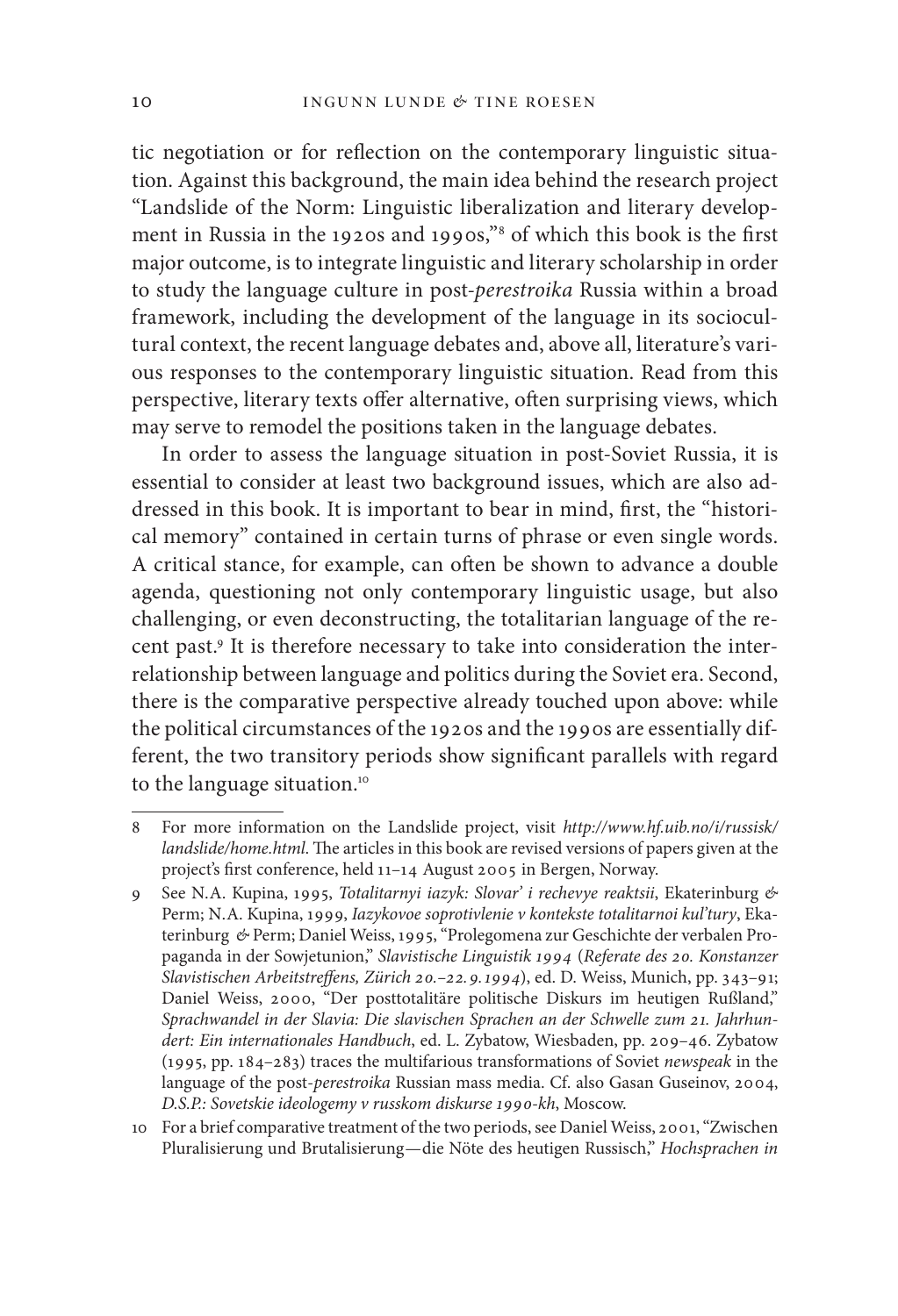As Michael S. Gorham notes in his book on language culture in the post-revolutionary and early Soviet years, metalinguistic discussion, or "talk about talk," becomes more intense during times of radical social and political upheaval.<sup>11</sup> This is exactly what we can also observe today. Interestingly, a heightened degree of self-reflection has been ascribed both to the language users — professional linguists as well as ordinary people — and to the literature of post-Soviet Russia, whose authors are "professional" language users in a more specific sense.<sup>12</sup> Our book aims to present a spectrum of all these responses to the linguistic situation in Russia today: from the language use and language debates, including popular and professional linguistic attitudes and their ideological underpinnings, through works of artistic prose and poetry, to linguistic strategies and ideologies stemming from the Soviet era that continue to be relevant.

Michael S. Gorham's article "Language Culture and National Identity in Post-Soviet Russia," examines contemporary manifestations of language purism in order to discuss its relationship to the issue of national identity and its potency as a mechanism for reshaping the norm. Gorham's working hypothesis is that, following a period of verbal innovation in Russia which has now been superseded by a purist reaction and a polarized language debate, this debate will eventually assume a more moderate, synthesized tone. Having drawn attention to the possible innovative and "constructive" aspects of purism and to the complex web of ideological, institutional, and individual factors that shape post-Soviet language culture, Gorham points in conclusion to signs of a new linguistic reconciliation on the institutional level.

The purist trend in the language debate is further explored by Lara Ryazanova-Clarke in her article "'The Crystallization of Structures': Linguistic Culture in Putin's Russia." Defining her material as the "metalinguistic discourse" (discourse about language) in both its official and popular variants, Ryazanova-Clarke provides a number of examples of

*Europa: Entstehung, Geltung und Zukunft*, eds. K. Ehlich, J. Ossner *&* H. Stammerjohan, Freiburg im Breisgau, pp. 185–209; pp. 201–202.

<sup>11</sup> Gorham, 2005, p. 4.

<sup>12</sup> See I.T. Vepreva, 2005, *Iazykovaia refleksiia v postsovetskuiu epokhu*, Moscow, and the articles on contemporary Russian literature in T. L. Rybal'chenko, ed. 2004, *Russkaia*  literatura v *x x* veke: Imena, problemy, kul'turnyi dialog, vol. 6: Formy samorefleksii litera*tury x x veka: Metateksty i metatekstovye struktury*, Tomsk.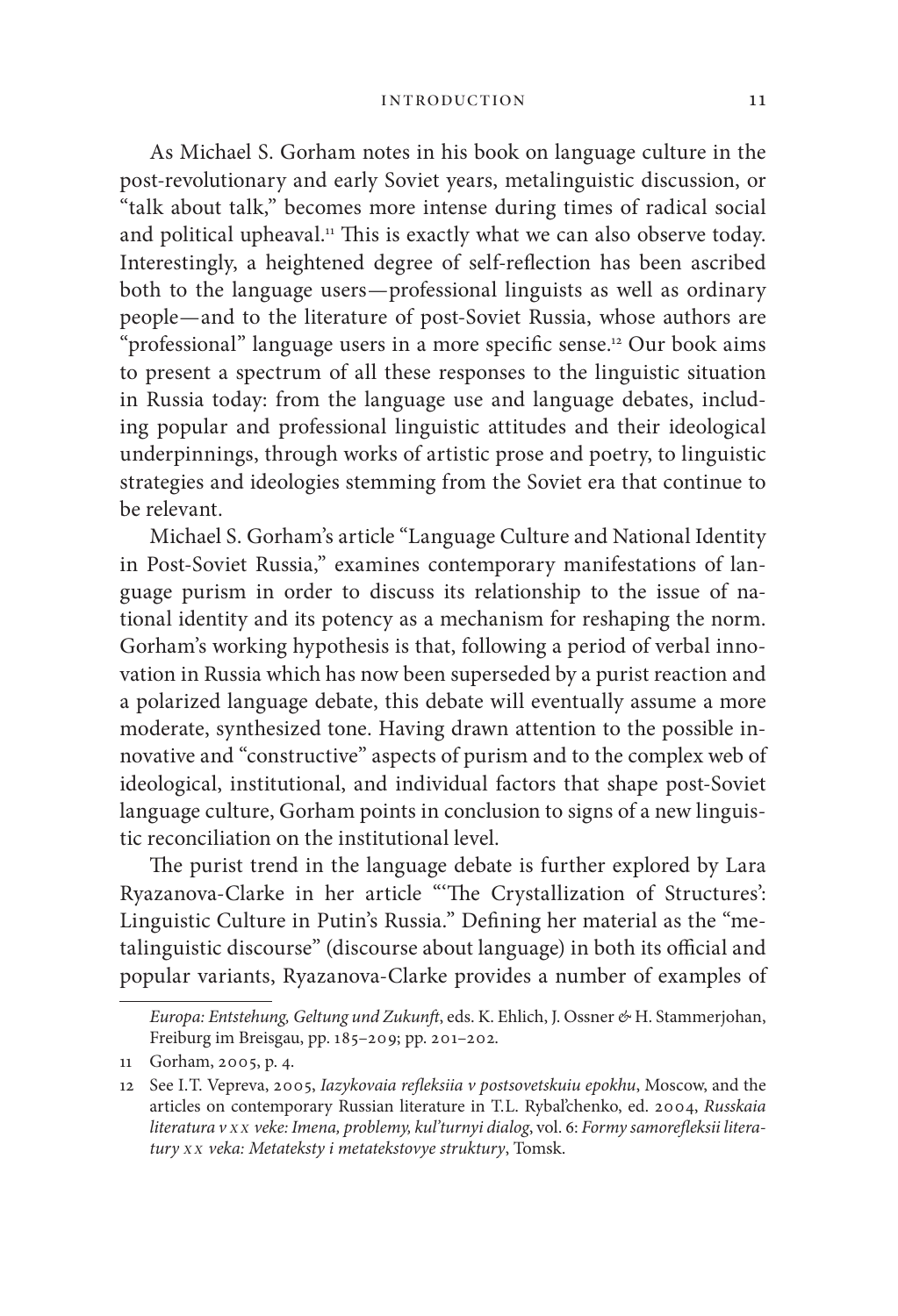purist calls for language protection and language cultivation. These examples and their dominating metaphors are contextualized throughout with reference to underlying ideologies, myths and power struggles. The conclusion is in line with Gorham's view: language legislation now appears as a linguistic version of Vladimir's Putin political project — "the vertical of power." However, as Ryazanova-Clarke underlines, the situation may be completely different when we turn to actual language usage.

Indeed, within the field of contemporary literature, as the following articles demonstrate, there seem to be few signs of any crystallization of a norm, with regard to either language usage or linguistic attitudes. Moreover, the response of literature to the changed and changing linguistic environment is at one and the same time more complicated than the positions assumed in the language debate, given the inherent ambiguities of literary form and its sophisticated means of language treatment, and capable of complicating that very same debate through its experimenting with words and with word-made possible worlds. These points are underlined and exemplified in Ingunn Lunde's article "Language Culture in Post-Soviet Russia: The Response of Literature." Lunde's main examples are two novels, Tat'iana Tolstaia's *Kys'* (2000, *The Slynx*) and Vladimir Sorokin's *Goluboe salo* (1999*, Blue Lard*), both of which respond to the linguistic situation in epistemological terms and confront the reader with extremely challenging fictional language cultures: the limits, challenges and potentials of language are thoroughly investigated here within closed linguistic environments. In the second part of her article, Lunde turns from implicit to explicit linguistic responses, presenting three "selfcommenting" texts, which she terms "footnote literature," with a view to their ironic, humorous and multi-levelled reflections on the language of literature and its function in the portrayal of reality.

While Lunde analyses manifestly extreme examples of literary response to the language situation, Tine Roesen in her article "Discretion: The Unpretentious Text in Contemporary Russian Literature," turns to a kind of text which is above all discreet with regard to linguistic and literary devices. In contrast to the verbal play and literary experiments of much contemporary prose, this text is characterized by simplicity and modesty. Through her analyses of individual works by Liudmila Petrushevskaia, Iurii Buida, and Andrei Gelasimov, Roesen shows how these unpretentious texts play down all the characteristics traditionally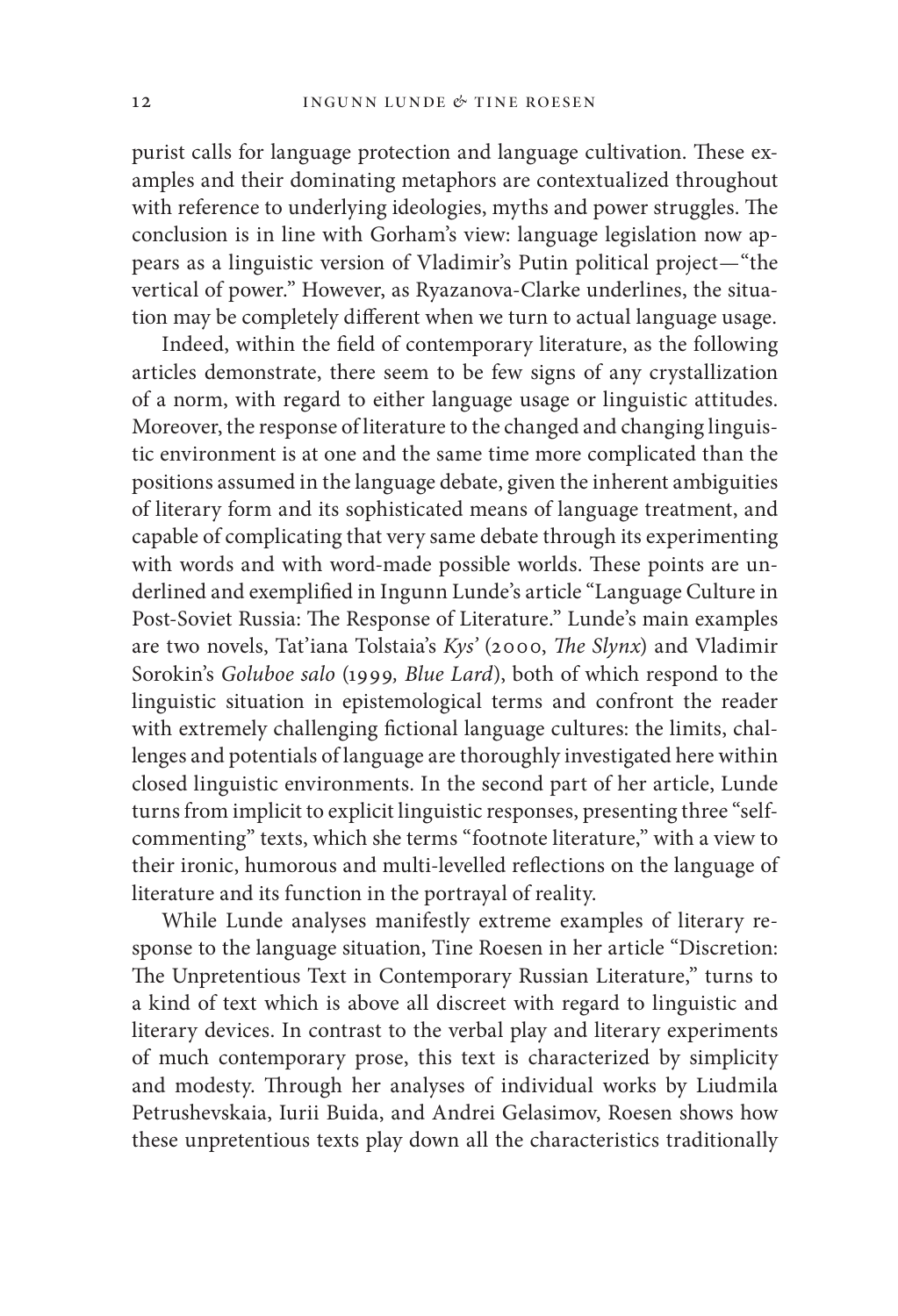regarded as defining literary prose composition—in terms of narrativity, fictionality and aesthetics. Placing the texts in the tradition of the "little man" in Russian literature, and identifying them as part of a neo-sentimentalist trend in contemporary Russian literature, Roesen argues that despite their unpretentiousness they may nevertheless imply strong statements about the actual and desirable development of post-Soviet Russian language and literature.

Vladimir Sorokin, whose œuvre is the subject of Dirk Uffelmann's article "Лед тронулся: The Overlapping Periods in Vladimir Sorokin's Work from the Materialization of Metaphors to Fantastic Substantialism," is obviously an important representative of the transgressively innovatory literature of today's Russia. However, as Uffelmann shows, it would be wrong to propose any simultaneity between the general landslide of the linguistic norm and norm-breaking in Sorokin's work. Once again, literature does not fit the pattern established by the language debate. Uffelmann discusses earlier attempts to identify periods in Sorokin's œuvre, and suggests an alternative periodization which takes into account not only the writer's treatment of language, narration and storyline, including the implied ontological presuppositions, but also the reception of his work. An important point in Uffelmann's periodization is his rejection of distinct periods in favour of three overlapping tendencies, as well as his comparison between the various periods of Sorokin's literary output and the contemporaneous development of language and politics in Russia.

In the next article, "Iurii Buida: A Writer's Search for Authenticity," the question of reception forms the starting-point for Brita Lotsberg Bryn's exploration of Buida's widely published and diverse œuvre. How are we to read this œuvre as a whole, given that interpretations and classifications of Buida's works range from the labels of experimental and postmodern to the use of traditional elements in form as well as content? Basing her argument on an analysis of four of his short stories, Bryn argues that despite its heterogeneity, Buida's work may be characterized in fact as one coherent project; not so much as a postmodern project aiming to undermine concepts of reality and of self, but as a quest on the part of the author for meaning and authenticity. This quest involves the fictionalization of contemporary social and linguistic realities as well as the use of historical and mythological character types, and is presented — again,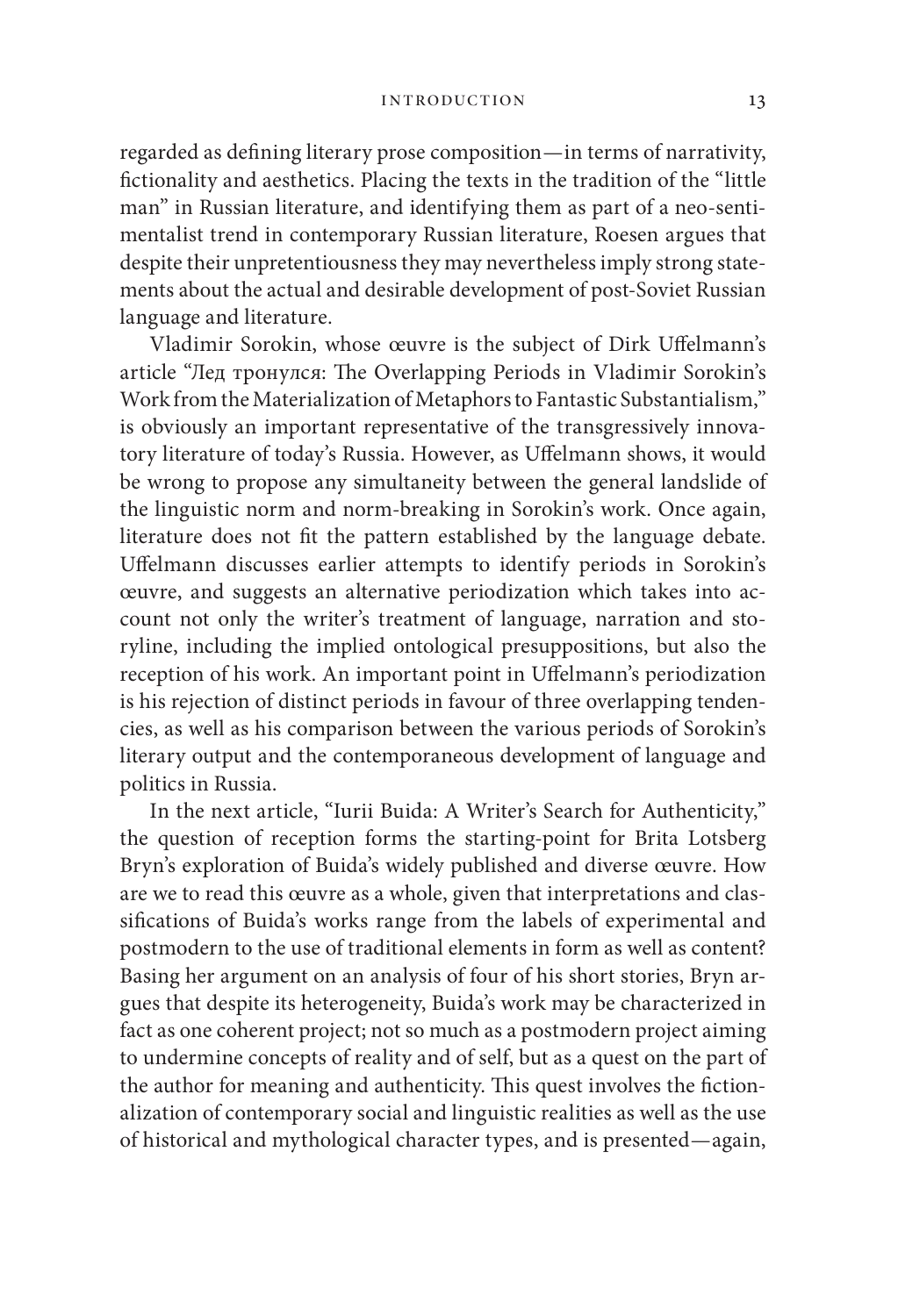ambiguously — in an eloquent language interspersed with local slang, jargon, and profanities.

The potential of literature to complicate the (pro)positions and topics of the language debate is fully realized in the case examined by Martin Paulsen in his article "Criticizing Pelevin's Language: The Language Question in the Reception of Viktor Pelevin's Novel *Generation 'P'.*" With the intention of looking more closely at the role of literary criticism as an institution positioned somewhere between literature and the (language) community, and working from the assumption that literature may play an important role in the ongoing negotiation of language norms, Paulsen analyses the debate about the language of *Generation "P"* (1999) that took place in literary reviews following the publication of the book. In the case of *Generation "P*,*"* as Paulsen shows, many critics comment on the language of the novel, but there is no consensus either on its character or on its possible justification. Describing the approaches of the critics as "functionalistic" and "normative," Paulsen gives a clear picture of the complexities of language evaluation and norm negotiation at the intersection between general and literary language usage.

In the various genres of poetry the situation is no less complex, but for this very reason — because it tries out, elaborates on, and contextualizes words — poetry functions as an exceptionally rich dictionary of linguistic change. Such is the general conclusion of Liudmila Zubova's article "Novye slova v poeticheskom vospriiatii," which provides a number of examples of the way in which new linguistic elements are incorporated into contemporary poetry: political expressions, computer-related terms, terms from various spheres of life that give rise to new metaphors, reactions to the language of commercials, and, not least, disapproval of the recent language developments. Poets are not only language users, Zubova reminds us, but also portrayers of language, and explicit linguistic reflection is not unusual in poetry. Zubova also points out and exemplifies how the language of post-Soviet Russian poetry was anticipated in many ways by the poetic language of the 1960s–1980s and its linguistic opposition to the official rhetoric.

Annika B. Myhr, in her article "Trends in the Russian Language Debate: The Response of Contemporary Poetry," continues the approach of Zubova. Against the background of general trends in the language debate, she undertakes close readings of two poems with a particular view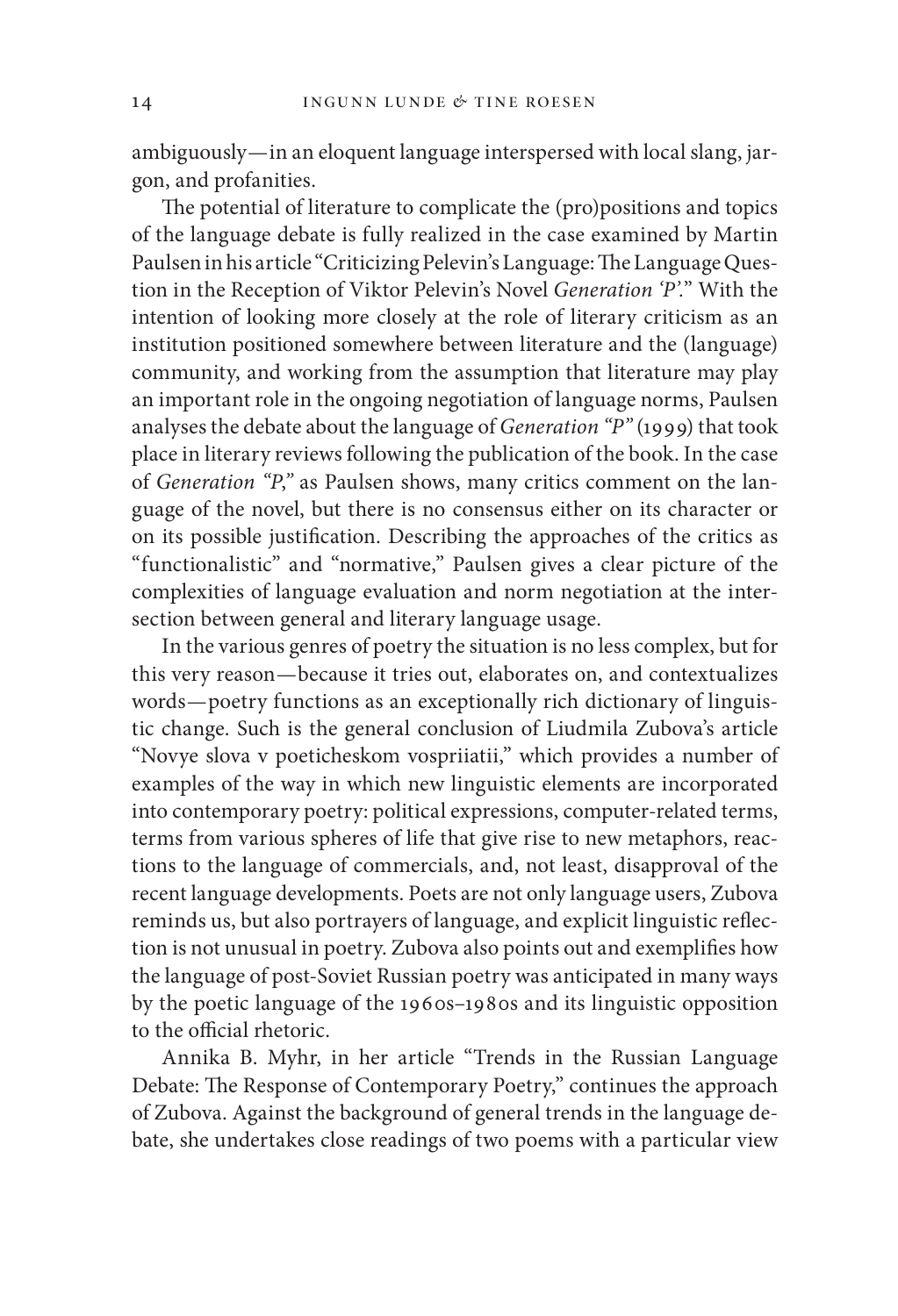to their incorporation and treatment of problems of contemporary language culture. Elena Shvarts' "Zaplachka konservativno nastroennogo lunatika," which addresses the dissolution of the Soviet Union, and David Raskin's "Issiakli volneniia, ostalas' lish' trezvaia volia…," in which the computer is a prime metaphor, each challenge in their own way the concepts of "language norm" and "standard language." Faced with the ambiguity of literary art, readers and critics alike often feel inclined to seek answers from the author responsible for it. In these two cases, Myhr is actually in possession of such answers. She can therefore round off her close readings with illuminating comparisons of the texts to the two poets' answers to questionnaires on the state of contemporary Russian language and culture. Not that these answers dissolve the ambiguities; rather, by involving the opinion of the "creator," they serve to develop further the important issue of creative linguistic reflection.

The final three articles take us back to the moulding of Soviet language culture in the 1920s and subsequently. In Elena Markasova's article "U istokov novoi normativnosti: 'liubov' k rodnomu slovu', ritoricheskii arsenal shkol'nogo obrazovaniia 1920-kh, i iazykovaia refleksiia 1990kh godov," the question of conscious opinion versus creative intuition is shown to be also affected by what the writers and poets learned at school. Whereas the relationship between the ruling ideology and the educational system in Soviet Russia has often been subjected to analysis, Markasova sets herself the task of scrutinizing the influence of this ideologically charged teaching on the tastes and creative style of various writers. Her focus is the (changing) didactics of the reading and writing programmes used in the Soviet school system of the 1920s, a didactics which was also used in the training of the illiterate masses. In conclusion, Markasova sees a connection between the impact of this training on Soviet literature and its reception and its possible formative role in the normative approaches that now dominate the contemporary debates on language.

A writer who experienced this Soviet training but never really internalized its lessons was Isaak Babel. Enhancing our understanding of the difficult issue of language and identity, Knut Andreas Grimstad's article "Performing 'Bolshevism' or, The Diverse Minority Idiom of Isaak Babel," presents Babel's Red Army prose as the writer's incongruous and unsuccessful attempts to assimilate himself to the new Soviet style. Through his analyses of the linguistic, cultural, and political aspects of these uncon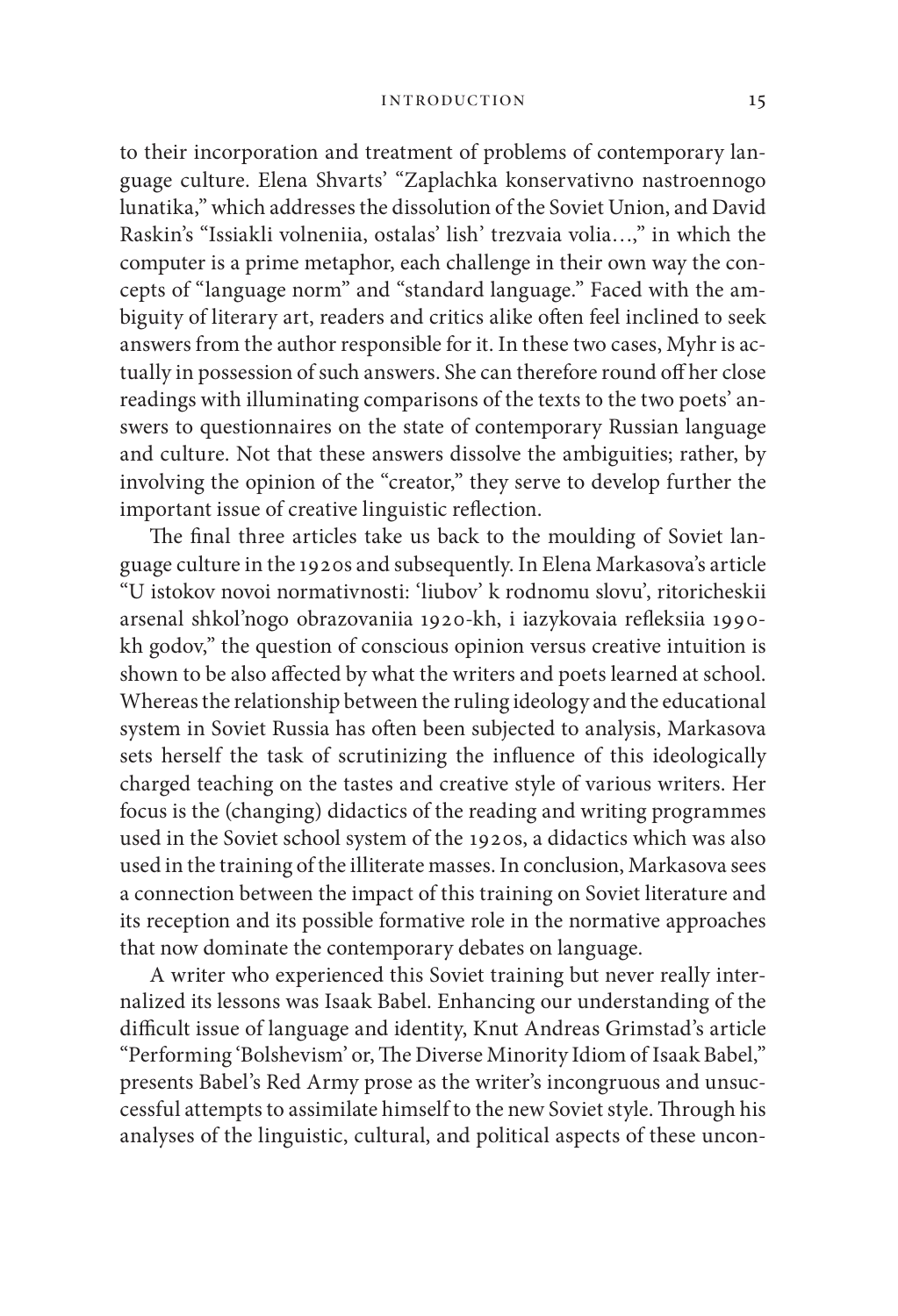ventional narratives, Grimstad brings out the problematic-in Stalin's Soviet Union — indeterminateness not only of Babel's political stance, but also of his treatment of ethnic (Cossacks, Jews, Poles) and gender-related (manliness, womanliness) issues. By means of his diverse literary idiom, and despite the fact that he is writing in the language of and about the achievements of the dominant, Soviet-Russian culture, Babel challenges good Bolshevik taste — with fatal consequences.

There was no room for vagueness and ambiguity under Stalin. But are we right to feel at a safe distance from his rule? This question is answered in the negative in the final article, Irina Sandomirskaja's "Iazyk-Stalin: 'Marksizm i voprosy iazykoznaniia' kak lingvisticheskii povorot vo vselennoi sssr." Here, Sandomirskaja analyses the elements and symbolic implications of Stalin's well-known contribution to theoretical linguistics. Sandomirskaja argues that, not only does this work pose some of the same questions that we might ask ourselves today, it also provides elaborate answers. Most importantly, perhaps, Stalin's theory of language is also, as Sandomirskaja shows in detail, a self-portrait: like the unequivocal language, Stalin too is free from mistakes, a perfect source of unalterable and unmistakable, tautological utterances. The close interrelationship in Stalin's text between "Stalin," "language," and "ussr," which eventually acquires cosmogonical dimensions, links Sandomirskaja's analysis to the important theme of language and national identity — but in this case as seen from above, from a dictator's perspective and as a tool of power. This perspective from above is unexpectedly proto-cybernetic and technological (not ideological) *par excellence*: in the new circumstances of the Cold War, Stalin seems to be reinventing the ussr as a *universum* of communication, with language as its medium, and himself as its instrument. Eliciting a series of other characteristics, Sandomirskaja suggests in conclusion that in the mythopoetics, norms and institutional mechanisms surrounding the Russian language even today, Stalin is eternally present.